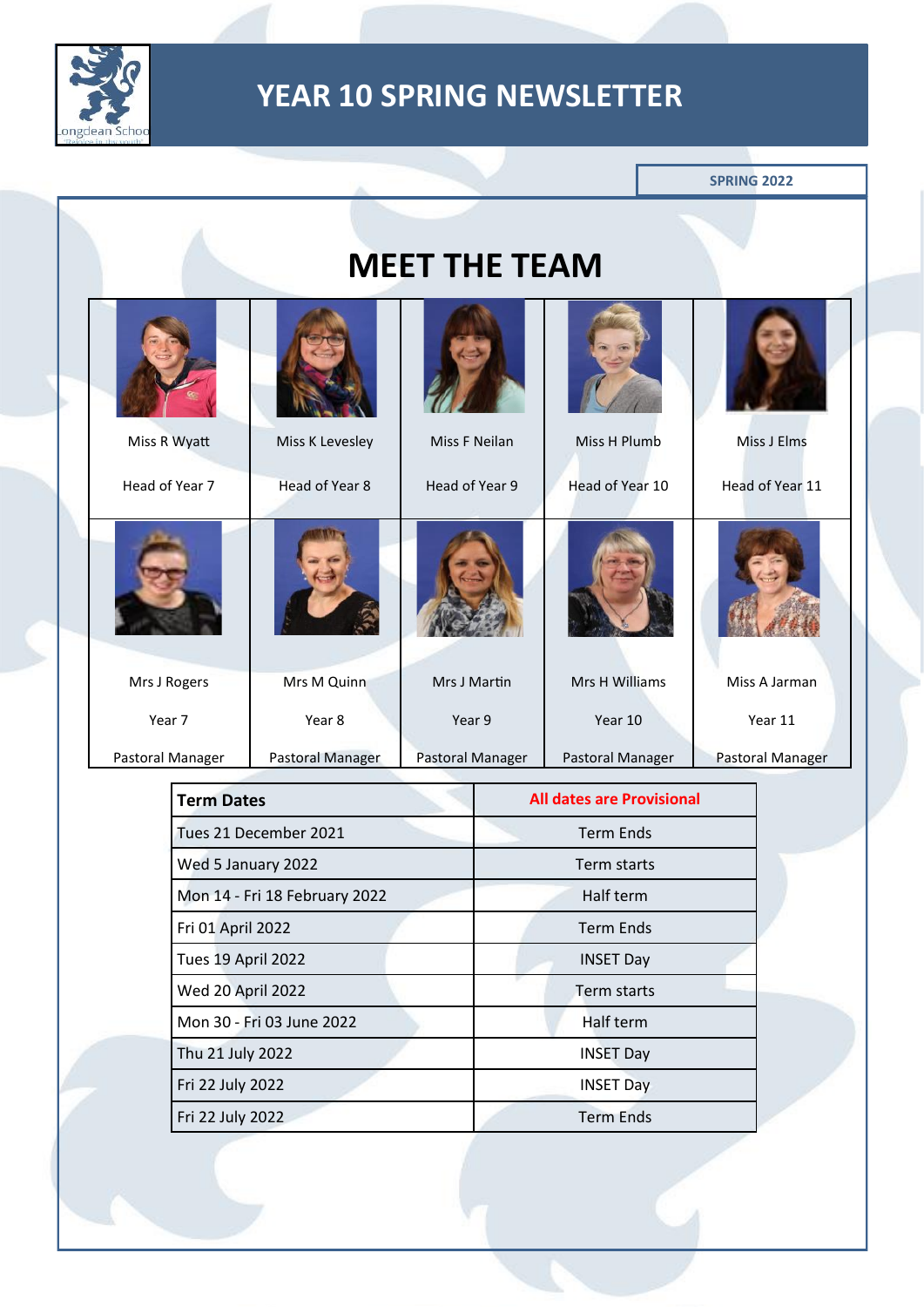

**SPRING 2022**

# **MEET THE FORM TUTOR TEAM**



10DV1 Mr Pischedda



10DV2 Ms Harrison





10F1 Mr Tighe

10F2 Ms S Doyle



10G1 Mr Towler



10G2 Ms Hodgson



10P1 Mr El Amine



10P2 Mr Pieroni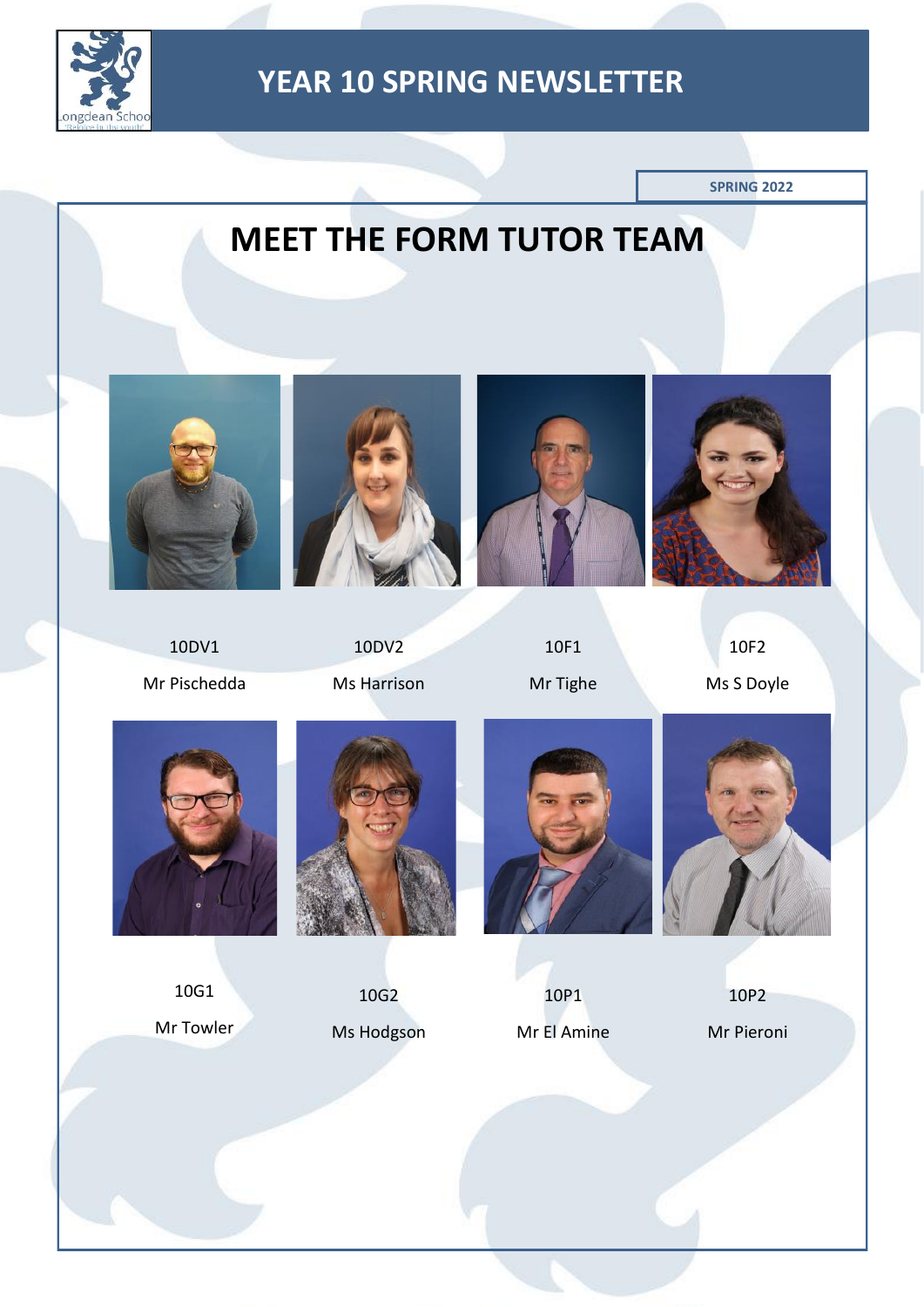

| <b>MATHS</b>               | Ratio and proportion                                                                                                                                                                                                                                                                                                                                                                                                                                                                                                                                                                                                                                                                                                                                                                                                                                                                                                                                                                                |
|----------------------------|-----------------------------------------------------------------------------------------------------------------------------------------------------------------------------------------------------------------------------------------------------------------------------------------------------------------------------------------------------------------------------------------------------------------------------------------------------------------------------------------------------------------------------------------------------------------------------------------------------------------------------------------------------------------------------------------------------------------------------------------------------------------------------------------------------------------------------------------------------------------------------------------------------------------------------------------------------------------------------------------------------|
| Foundation tier            | Right angled triangles                                                                                                                                                                                                                                                                                                                                                                                                                                                                                                                                                                                                                                                                                                                                                                                                                                                                                                                                                                              |
| (Edexcel exam<br>board)    | Probability                                                                                                                                                                                                                                                                                                                                                                                                                                                                                                                                                                                                                                                                                                                                                                                                                                                                                                                                                                                         |
|                            |                                                                                                                                                                                                                                                                                                                                                                                                                                                                                                                                                                                                                                                                                                                                                                                                                                                                                                                                                                                                     |
| Higher tier<br>(Edexcel    | Multiplicative reasoning                                                                                                                                                                                                                                                                                                                                                                                                                                                                                                                                                                                                                                                                                                                                                                                                                                                                                                                                                                            |
| exam board)                | Similarity and congruence                                                                                                                                                                                                                                                                                                                                                                                                                                                                                                                                                                                                                                                                                                                                                                                                                                                                                                                                                                           |
|                            | More trigonometry                                                                                                                                                                                                                                                                                                                                                                                                                                                                                                                                                                                                                                                                                                                                                                                                                                                                                                                                                                                   |
| <b>ENGLISH</b>             | Year 10 will be focusing on English Language Paper 2 skills. They will learn how to: explore writers'<br>perspectives and viewpoints; identify and select relevant information; investigate and analyse the<br>ways that texts compare and contrast with one another, supporting their ideas with quotations. They<br>will practice writing persuasively using a contentious statement as a hook to present a convincing<br>argument whilst ensuring their ideas are expressed clearly using a range of structural and rhetorical<br>features. Paper 2 is worth 50% of the final GCSE grade that students will achieve, and the reading and<br>writing sections are of equal importance and weighting.  We will also be introducing the students to<br>the English Literature poetry anthology and will begin to explore the language, form and structure of<br>the Power and Conflict poems.<br>GCSE Option Students will continue with coursework until February half term with Mrs Rudling. Miss |
|                            | Doyle is continuing with the Teen genre: moving onto Ferris Bueller's Day Off. Mrs Read is continuing<br>through Paper Two: moving onto District 9 (Blomkamp, 2009).                                                                                                                                                                                                                                                                                                                                                                                                                                                                                                                                                                                                                                                                                                                                                                                                                                |
| <b>SCIENCE</b>             | Please click the link below to view curriculum information:                                                                                                                                                                                                                                                                                                                                                                                                                                                                                                                                                                                                                                                                                                                                                                                                                                                                                                                                         |
|                            | <b>Yr 10 Science Curriculum</b>                                                                                                                                                                                                                                                                                                                                                                                                                                                                                                                                                                                                                                                                                                                                                                                                                                                                                                                                                                     |
|                            |                                                                                                                                                                                                                                                                                                                                                                                                                                                                                                                                                                                                                                                                                                                                                                                                                                                                                                                                                                                                     |
| <b>GEOGRAPHY</b>           | <b>GEOGRAPHY THREE YEAR OPTION</b>                                                                                                                                                                                                                                                                                                                                                                                                                                                                                                                                                                                                                                                                                                                                                                                                                                                                                                                                                                  |
|                            | Students are studying the Edexcel A GCSE Geography. Students will covering the Global Development<br>and Weather Hazards and Climate Change units.                                                                                                                                                                                                                                                                                                                                                                                                                                                                                                                                                                                                                                                                                                                                                                                                                                                  |
|                            | Students will be going on their first of two fieldtrips to St Albans. They will investigate the changing<br>land use and environmental quality.                                                                                                                                                                                                                                                                                                                                                                                                                                                                                                                                                                                                                                                                                                                                                                                                                                                     |
|                            | Students have revision guides for each topic they have covered so far, these have a list of questions in<br>the back which can be asked to students.                                                                                                                                                                                                                                                                                                                                                                                                                                                                                                                                                                                                                                                                                                                                                                                                                                                |
|                            | <b>GEOGRAPHY ONE YEAR OPTION</b>                                                                                                                                                                                                                                                                                                                                                                                                                                                                                                                                                                                                                                                                                                                                                                                                                                                                                                                                                                    |
| GEOGRAPHY<br><b>OPTION</b> | Students are studying the Edexcel A GCSE Geography. Students have two geography teachers, so will<br>be covering two units at the same time. Students will be starting their Physical Fieldwork (investigating<br>change in discharge). In physical Geography they will be covering the Weather Hazards and Climate<br>Change and Ecosystems, Biodiversity and Management units. In human Geography they will be<br>covering the Resource and Energy Resource Management unit.                                                                                                                                                                                                                                                                                                                                                                                                                                                                                                                      |
|                            | Students have revision guides for each topic they have covered so far, these have a list of questions in<br>the back which can be asked to students.                                                                                                                                                                                                                                                                                                                                                                                                                                                                                                                                                                                                                                                                                                                                                                                                                                                |
|                            |                                                                                                                                                                                                                                                                                                                                                                                                                                                                                                                                                                                                                                                                                                                                                                                                                                                                                                                                                                                                     |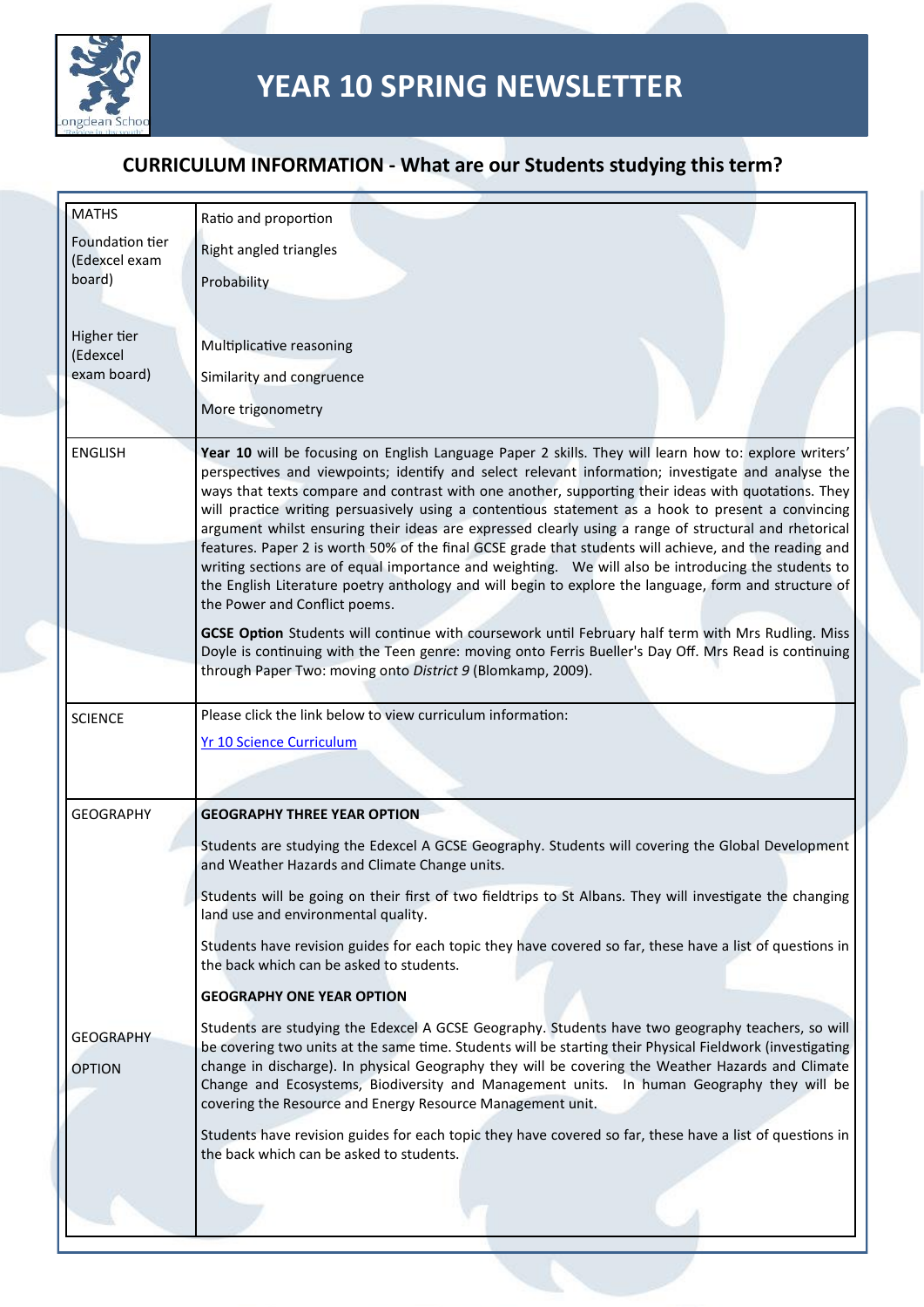

| <b>HISTORY</b>                     | Industrial; Modern; Causes and treatments of illness.                                                                                                                                                                                                                                                                                                                                                                                                                                                             |  |  |
|------------------------------------|-------------------------------------------------------------------------------------------------------------------------------------------------------------------------------------------------------------------------------------------------------------------------------------------------------------------------------------------------------------------------------------------------------------------------------------------------------------------------------------------------------------------|--|--|
| <b>HEALTH AND</b><br>SOCIAL CARE   | Students will have completed the first part of their coursework and will be beginning their second<br>piece. This is called Component 2: Health and Social Care Services and Values and it looks into specific<br>careers in H&SC and how the care values that are needed to perform them. Within this coursework,<br>students will be creating a role play situation between health care professionals and a health care user<br>which they will be acting out and recording for part of their coursework grade. |  |  |
| <b>ETHICS</b>                      | Students will build upon their study of the Holocaust in Year 8 History. Using materials from the<br>Holocaust Education Trust and the UCL Centre for Holocaust Education, students will increase their<br>knowledge of Jewish life in Europe before the Holocaust. They will explore the reasons behind<br>individual actions and consider the challenges and opportunities faced by Holocaust survivors after lib-<br>eration.                                                                                  |  |  |
| <b>COMPUTING</b>                   | Year 10 ICT students will continue with their data analysis module where they look a how to interpret<br>data.                                                                                                                                                                                                                                                                                                                                                                                                    |  |  |
| <b>COMPUTING</b><br><b>SCIENCE</b> | Year 10 students will continue their development of python skills as well as looking at the concepts be-<br>hind programming. They will also work on solving algorithms and using flowcharts and pseudocode. IN                                                                                                                                                                                                                                                                                                   |  |  |
| <b>BUSINESS</b>                    | the theory section of the course they will study networks.<br>Business students will continue to work there way through the GCSE course. This term they move on<br>to look at the role of marketing and market segmentation. In the paper 2 lessons, they will continue<br>their study of finance as well as looking at influences on business.                                                                                                                                                                   |  |  |
| CHILD                              | The 5 topics of Unit 2 (spring) are:                                                                                                                                                                                                                                                                                                                                                                                                                                                                              |  |  |
| <b>DEVELOPMENT</b>                 | - Understand the expected pattern of child development                                                                                                                                                                                                                                                                                                                                                                                                                                                            |  |  |
| (1 year option)                    | - Understand the importance of observations and assessments                                                                                                                                                                                                                                                                                                                                                                                                                                                       |  |  |
|                                    | - Understand the factors that might affect development                                                                                                                                                                                                                                                                                                                                                                                                                                                            |  |  |
|                                    | - Understand how to use everyday care, routines and activities                                                                                                                                                                                                                                                                                                                                                                                                                                                    |  |  |
|                                    | - Understand how to support children through transitions                                                                                                                                                                                                                                                                                                                                                                                                                                                          |  |  |
|                                    | This unit is a coursework unit. The pupils will produce 9 pieces of coursework this term.                                                                                                                                                                                                                                                                                                                                                                                                                         |  |  |
|                                    | How a parent can help: talk about how your children (and others) developed when they were younger.<br>Show pictures/ watch videos. Were there any factors that affected their development? Can they<br>remember when the first went to nursery/ pre-school? Can you? What were your experiences like as an<br>under 8?                                                                                                                                                                                            |  |  |
| <b>CHILD</b>                       | OCR Cambridge National Level 1/2 (GCSE) in Child Development                                                                                                                                                                                                                                                                                                                                                                                                                                                      |  |  |
| DEVELOPMENT<br>(3 year option)     | During the Spring term, Year 9 will be continuing to learn the content of unit R018. The focus for this<br>term will be:                                                                                                                                                                                                                                                                                                                                                                                          |  |  |
|                                    | The postnatal checks for a newborn baby                                                                                                                                                                                                                                                                                                                                                                                                                                                                           |  |  |
|                                    | The specific needs of a pre-term (premature) baby                                                                                                                                                                                                                                                                                                                                                                                                                                                                 |  |  |
|                                    | The postnatal provision available for mother and baby                                                                                                                                                                                                                                                                                                                                                                                                                                                             |  |  |
|                                    | The importance of the environment to the child                                                                                                                                                                                                                                                                                                                                                                                                                                                                    |  |  |
|                                    | The need for acceptable patterns of behaviour and approaches to discipline.                                                                                                                                                                                                                                                                                                                                                                                                                                       |  |  |
|                                    | How a parent can help: talk to the student about your own experiences in the areas above or those that<br>you know of.                                                                                                                                                                                                                                                                                                                                                                                            |  |  |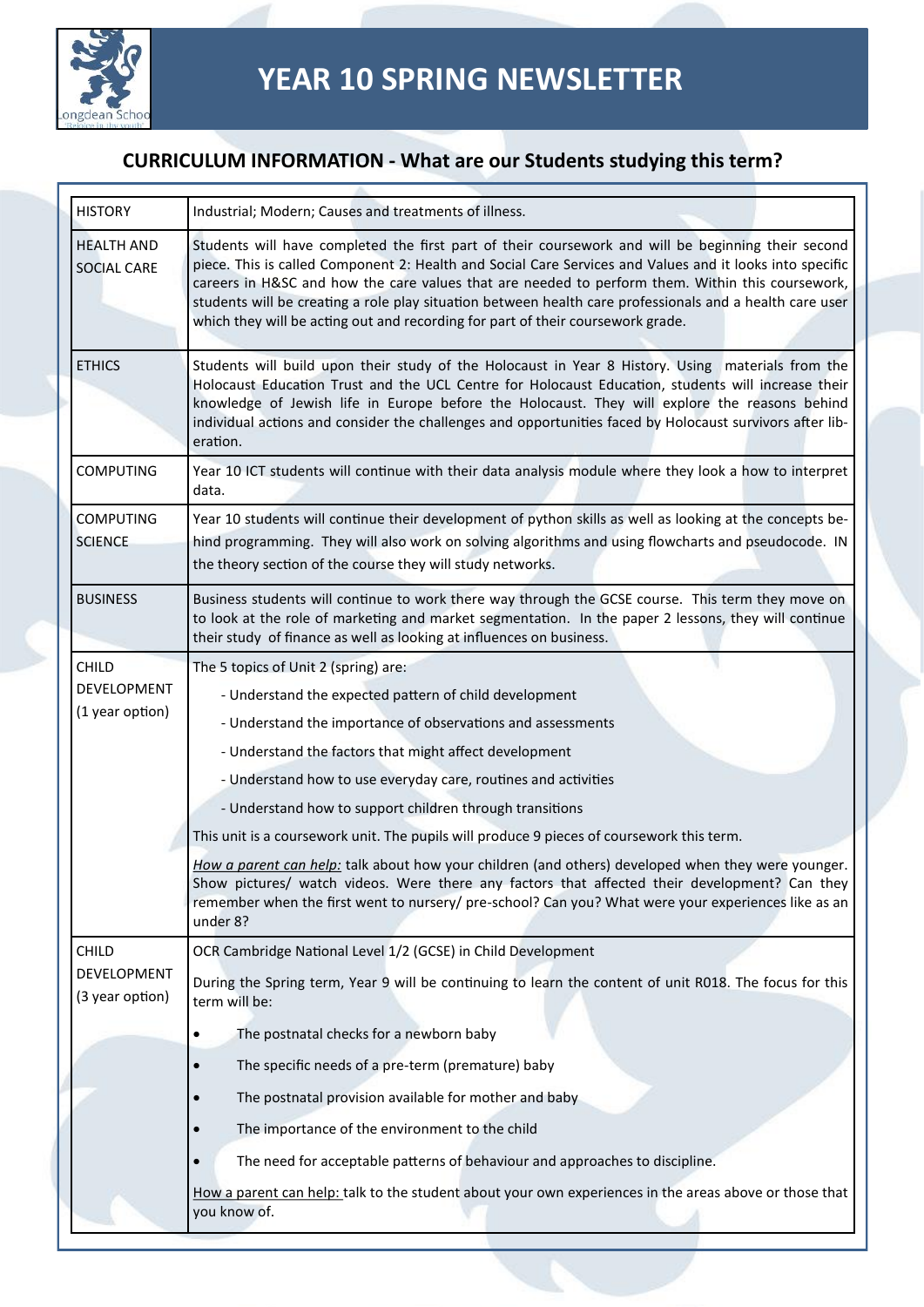

| <b>TRAVEL AND</b> | Travel and Tourism OPTION - Exam Board = Edexcel/Pearson                                                                                                                                                                                                                                                                                                                                                                                                                                                                                                                                                                                                                                     |
|-------------------|----------------------------------------------------------------------------------------------------------------------------------------------------------------------------------------------------------------------------------------------------------------------------------------------------------------------------------------------------------------------------------------------------------------------------------------------------------------------------------------------------------------------------------------------------------------------------------------------------------------------------------------------------------------------------------------------|
| <b>TOURISM</b>    | The coursework - We will be continuing with unit 3 which is about Customer Service. We will<br>focus on Drayton Manor, Papermill and Visit Britain as our 3 organisations and how they use<br>customer service. We will be looking at how the organisations deal with internal and external<br>customers along with role play and procedures that organisations put in place to deal with<br>complaints.                                                                                                                                                                                                                                                                                     |
|                   | We will then start unit 4 -where we will be focusing on the features in short and long-haul des-<br>tinations. Students will link these features to different types of customers and be able to ex-<br>plain how the different features at the different destinations appeal to them. They will contin-<br>ue to focus on different types of destinations from around the World and plan an<br>itinerary for different visitor types to 2 different destinations, justifying their choices. For the<br>higher marks pupils will have to adapt the holiday to be suited to a different customer type and<br>explain why they would make these changes to suit the new customer types' needs'. |
|                   | The exam - We will be focusing on different tourism industries - including; Travel agents, tour<br>operators, transport, arts and entertainment, visitor attractions, Accommodation,<br>Tourism development. The students will need to learn about the types of each industry, the<br>roles they have and the products and services they offer.                                                                                                                                                                                                                                                                                                                                              |
|                   | <b>TRAVEL AND TOURISM CORE (3 year option)</b>                                                                                                                                                                                                                                                                                                                                                                                                                                                                                                                                                                                                                                               |
|                   | Students will be learning about the impacts of tourism and the ways the impacts can be<br>managed at different destinations. We will study the economic, environmental and social im-<br>pacts of tourism and how they can be minimized. We will then move onto destination manage-<br>ment which looks at how destinations can develop and grow, studying management plans to<br>put theory into practice.                                                                                                                                                                                                                                                                                  |
| P.E.              | Year 10 Girls: Table tennis, Fitness, Badminton, Basketball, Handball, Football                                                                                                                                                                                                                                                                                                                                                                                                                                                                                                                                                                                                              |
|                   | Year 10 Boys: Football, Fitness, Badminton, Table tennis, Handball, Basketball                                                                                                                                                                                                                                                                                                                                                                                                                                                                                                                                                                                                               |
|                   | <b>KS4 Option: CNAT SPORT (OCR)</b>                                                                                                                                                                                                                                                                                                                                                                                                                                                                                                                                                                                                                                                          |
|                   | R052. Developing Sports Skills (coursework)                                                                                                                                                                                                                                                                                                                                                                                                                                                                                                                                                                                                                                                  |
|                   | LO1: Be able to use skills, techniques & tactics/strategies/compositional ideas as an individual<br>performer in a sporting activity.                                                                                                                                                                                                                                                                                                                                                                                                                                                                                                                                                        |
|                   | L02: Be able to use skills, techniques & tactics/strategies/compositional ideas as a team per-<br>former in a sporting activity.                                                                                                                                                                                                                                                                                                                                                                                                                                                                                                                                                             |
|                   | Lo3: Be able to officiate in a sporting activity.                                                                                                                                                                                                                                                                                                                                                                                                                                                                                                                                                                                                                                            |
|                   | L04: Be able to apply practice methods to support improvement in a sporting activity.                                                                                                                                                                                                                                                                                                                                                                                                                                                                                                                                                                                                        |
|                   | R054. Sport and the media (coursework)                                                                                                                                                                                                                                                                                                                                                                                                                                                                                                                                                                                                                                                       |
|                   | LO1: Know how sport is covered across the media.                                                                                                                                                                                                                                                                                                                                                                                                                                                                                                                                                                                                                                             |
|                   | LO2: Understand the positive effects media can have on sport.                                                                                                                                                                                                                                                                                                                                                                                                                                                                                                                                                                                                                                |
|                   | LO3: Understand the negative effects media can have on sport.                                                                                                                                                                                                                                                                                                                                                                                                                                                                                                                                                                                                                                |
|                   | <b>KS4: OPTION:</b>                                                                                                                                                                                                                                                                                                                                                                                                                                                                                                                                                                                                                                                                          |
|                   | PE GCSE (EDEXCEL)                                                                                                                                                                                                                                                                                                                                                                                                                                                                                                                                                                                                                                                                            |
|                   | Anatomy & Physiology - Applied Anatomy & Physiology, Movement Analysis, Physical training.                                                                                                                                                                                                                                                                                                                                                                                                                                                                                                                                                                                                   |
|                   | Health, Fitness & Well-Being, Sports.                                                                                                                                                                                                                                                                                                                                                                                                                                                                                                                                                                                                                                                        |
|                   | Psychology, Socio-cultural influences.                                                                                                                                                                                                                                                                                                                                                                                                                                                                                                                                                                                                                                                       |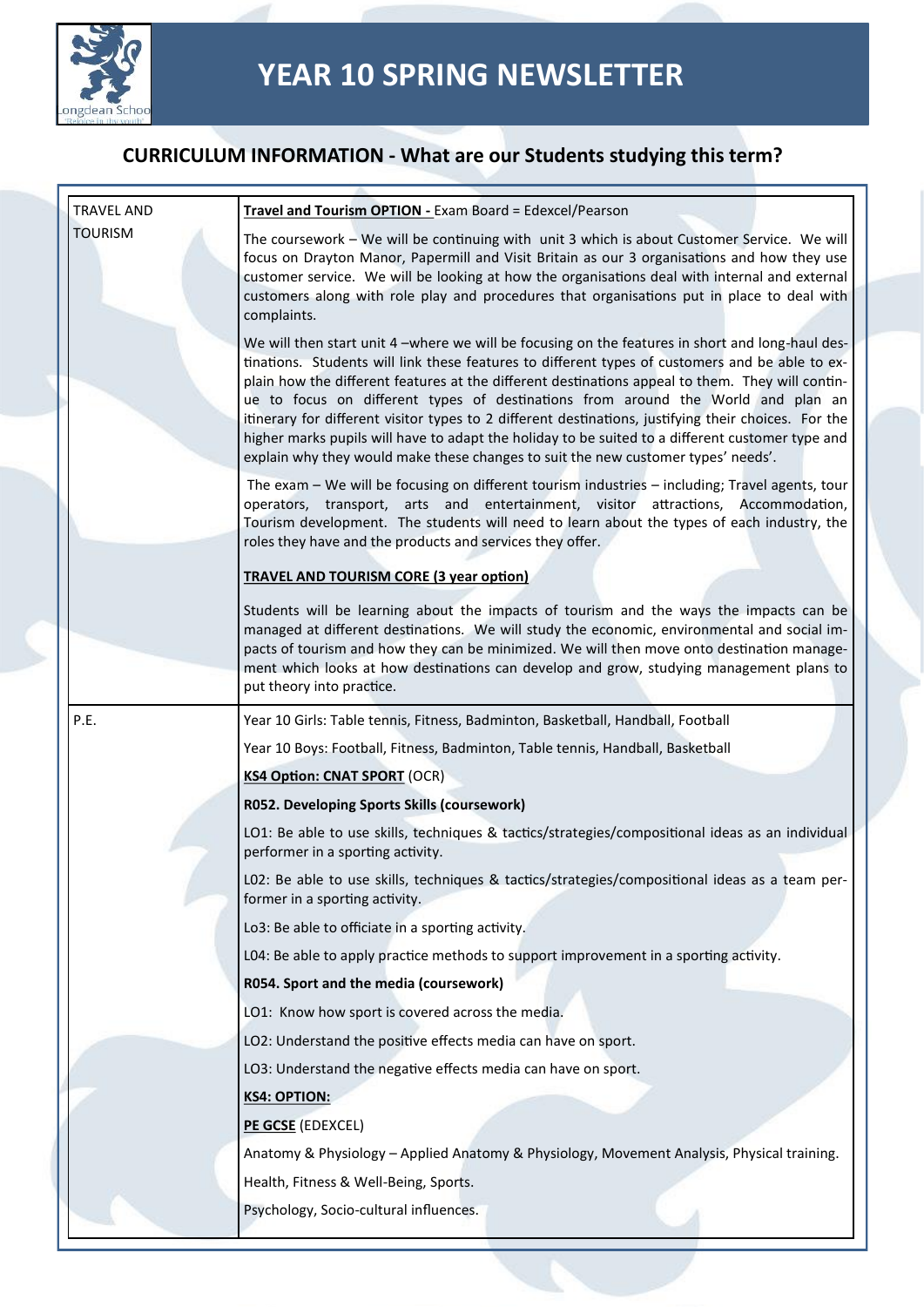

| ART                             | Collections – developing drawing and artist analysis skills.                                                                                                                                                                                                                                                                                                                                                                                                                                                                                                                                                                                                                                                                                         |
|---------------------------------|------------------------------------------------------------------------------------------------------------------------------------------------------------------------------------------------------------------------------------------------------------------------------------------------------------------------------------------------------------------------------------------------------------------------------------------------------------------------------------------------------------------------------------------------------------------------------------------------------------------------------------------------------------------------------------------------------------------------------------------------------|
| <b>GCSE Photography</b>         | Movement - exploring motion in photography and animation                                                                                                                                                                                                                                                                                                                                                                                                                                                                                                                                                                                                                                                                                             |
|                                 | Looking at different speed settings on our camera to freeze and slow motion                                                                                                                                                                                                                                                                                                                                                                                                                                                                                                                                                                                                                                                                          |
| <b>DESIGN &amp; TECHNOLOGY</b>  | Engineering 1 year option: Cambridge National in Engineering Design helps students<br>understand the processes of engineering design and how market requirements inform client<br>briefs. Through practical activities they develop skills in computer modelling and model<br>making and how to communicate design ideas effectively.<br>This term students will be<br>designing/developing their Lamp concepts and planning for manufacture to produce a<br>prototype.                                                                                                                                                                                                                                                                              |
|                                 | GCSE-Design and Technology option: Students will be working of theory and Non<br><b>Examination Assessment.</b>                                                                                                                                                                                                                                                                                                                                                                                                                                                                                                                                                                                                                                      |
|                                 | Theory: Students will cover various aspects of core technical principles, specialist technical prin-<br>ciples and designing and making principles.                                                                                                                                                                                                                                                                                                                                                                                                                                                                                                                                                                                                  |
|                                 | NEA: Students' will be working on investigation into a contextual challenge, defining the needs<br>and wants of the user and include relevant research to produce a design brief and specification.<br>They will be generating design ideas with flair and creativity and develop these to create a final<br>design solution (including modelling). A manufacturing specification will be produced to con-<br>clude their design findings leading into the realisation of a final prototype that is fit for purpose<br>and a final evaluation. Students will investigate, analyse and evaluate throughout the portfolio<br>and evidence all decisions made.                                                                                          |
| PERFORMING ARTS                 | Options: Music - Unit 2 - Designing and Creating Podcasts as a Music Product; Completing Unit<br>7 - Sequencing; Continuing work on unit 5 - Solo Performing. Beginning work for unit 1 - The<br>Music Industry (external exam) in June.                                                                                                                                                                                                                                                                                                                                                                                                                                                                                                             |
|                                 | Options: Drama - Component 1: exploring different styles of drama through repertoire of live<br>professional performance.                                                                                                                                                                                                                                                                                                                                                                                                                                                                                                                                                                                                                            |
|                                 | Options: Dance - Component 1: exploring different styles of dance through repertoire of live<br>professional performance.                                                                                                                                                                                                                                                                                                                                                                                                                                                                                                                                                                                                                            |
| HOSPITALITY/<br><b>CATERING</b> | Year 10 (Core) - Students will continue their controlled assessment this term which is worth<br>60% of their overall grade. As part of this they will carry on looking at nutrition and healthy<br>eating and in addition will research the impact of cooking methods on the nutritional value of<br>food. Exam topics will include the use of technology within the Hospitality & Catering<br>industry as well as factors affecting success. Practical lessons will cover a variety of cooking skills<br>& techniques.                                                                                                                                                                                                                              |
|                                 | Year 10 (1 year option) - Students will continue their controlled assessment this term which is<br>worth 60% of their overall grade. As part of this they will look at planning menus for<br>different groups of people as well as environmental issues that should be considered. They will<br>further their understanding of how dishes meet customer needs and know how to<br>prepare a plan of production. Exam topics will include how Hospitality & Catering provisions<br>operate as well as Health & Safety requirements & responsibilities. Practical lessons will<br>cover a variety of cooking skills & techniques to prepare students for their practical exam at the<br>end of term where they will cook and present a two course meal. |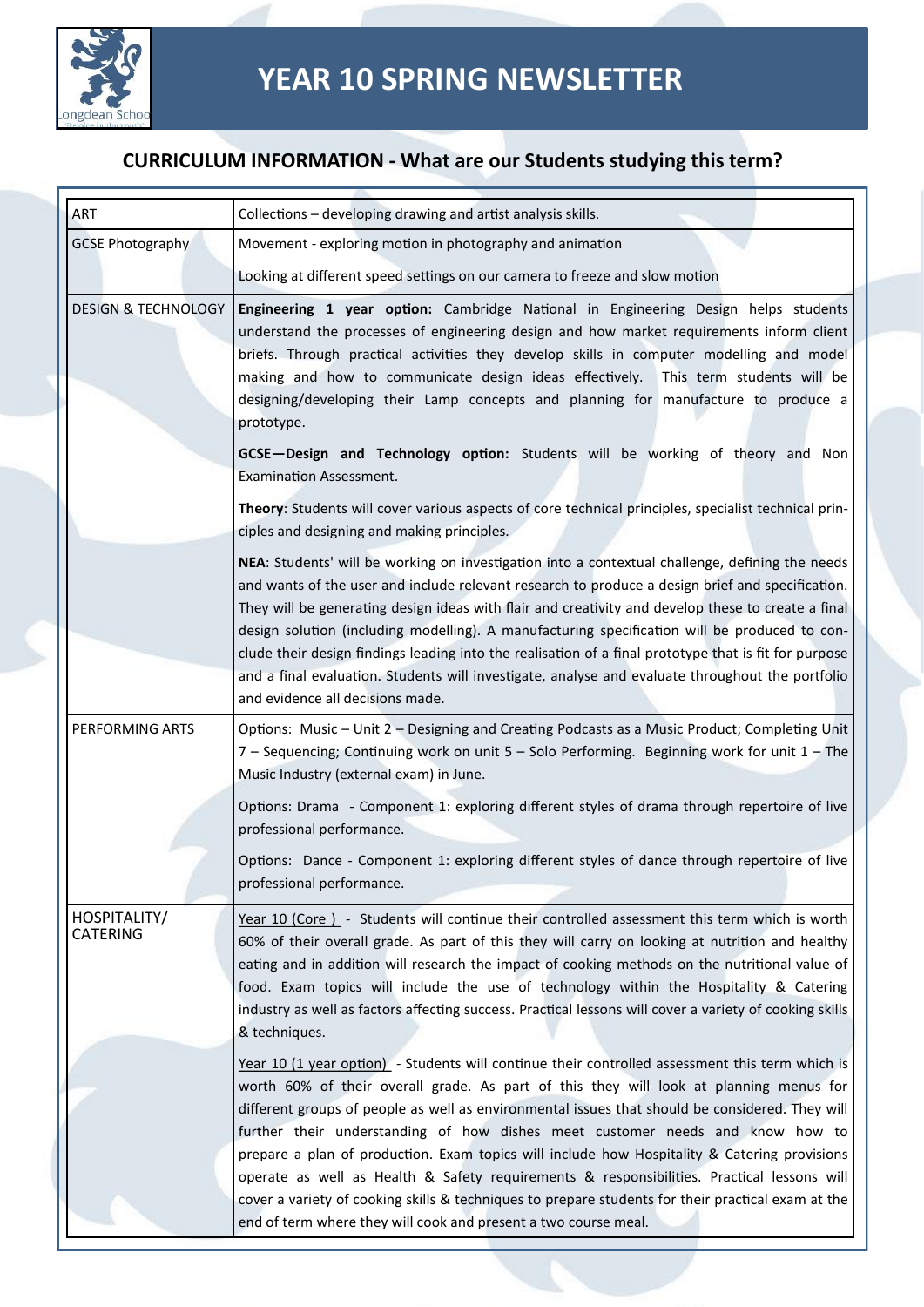

| <b>RELIGIOUS</b>  | Religious Studies GCSE AQA A.                                                                                                                                                                                                                                                                                                                                                                                                                                             |
|-------------------|---------------------------------------------------------------------------------------------------------------------------------------------------------------------------------------------------------------------------------------------------------------------------------------------------------------------------------------------------------------------------------------------------------------------------------------------------------------------------|
| <b>STUDIES</b>    | Students will begin to study Paper 2-Thematic Studies. They will look at the teachings in Christianity<br>and Islam on Relationships and Families, Religion and Life, Religion, Crime and Punishment and<br>Religion, Human Rights and Social Justice.                                                                                                                                                                                                                    |
| MFL - French      | Will be studying the module 3- Jours ordinaires et jours de fête; learning to talk about daily life, food<br>for special occasions, describing family celebrations and festivals & traditions. As well as<br>module 4- town and region; learning about local area, weather and transports. Discussing what to see<br>and do & describing community projects.                                                                                                              |
|                   | These modules are part of Theme 1: Identity and culture and theme 2: local area. They will be<br>adding on a few more complex structures whilst continuing to improve their exam technique.                                                                                                                                                                                                                                                                               |
|                   | Parents could help their child revise on a regular basis the vocabulary for the module they are<br>learning (double page vocab)- The question they could ask is "have you spent 10 minutes revising the<br>vocabulary?" or "if I say the English, can you translate it in French/ Spanish?". Students could listen to<br>music or watch films in the target language as well as using free language apps to learn or revise key<br>phrases and grammar whilst having fun. |
|                   | Linguascope- Students have all be given a username and password to access this great language web-<br>site.                                                                                                                                                                                                                                                                                                                                                               |
| MFL - Spanish     | Will be studying the module: Mi Gente (My family & friends). Learning to describe people, family and<br>friends, and free time activities (social networks and reading preferences.)                                                                                                                                                                                                                                                                                      |
|                   | And the module- Intereses e influencias (My hobbies/ free time). Talking about free-time activities, TV<br>programmes and films, sports                                                                                                                                                                                                                                                                                                                                   |
|                   | These modules are part of Theme 1: Identity and culture. Students will be adding on a few more com-<br>plex structures whilst continuing to improve their exam technique.                                                                                                                                                                                                                                                                                                 |
|                   | Parents could help their child revise on a regular basis the vocabulary for the module they are<br>learning (double page vocab)- The question they could ask is "have you spent 10 minutes revising the<br>vocabulary?" or "if I say the English, can you translate it in French/ Spanish?". Students could listen to<br>music or watch films in the target language as well as using free language apps to learn or revise key<br>phrases and grammar whilst having fun. |
|                   | Linguascope- Students have all be given a username and password to access this great language web-<br>site.                                                                                                                                                                                                                                                                                                                                                               |
| <b>PSYCHOLOGY</b> | <b>GCSE Psychology, AQA:</b>                                                                                                                                                                                                                                                                                                                                                                                                                                              |
|                   | Students will be focusing on the Social Influence topic with Ms Harrison. They will begin looking into<br>Conformity and Obedience, for example why people will obey certain authority figures. Parents could<br>discuss real-life events such as the Nazi soldiers and why they obeyed such horrific orders in order to<br>help the students apply their knowledge to real-life situations.                                                                              |
|                   | With Miss Rabjohn the GCSE class will be moving onto Language, Thought and Communication topic.<br>Within this module, students will look at different forms of effective communication, how to<br>communicate in a more 'likeable' manner and then comparing animal vs human communication in<br>preparation for our upcoming trip the Whipsnade Zoo where students will carry out an experiment or<br>observation into the forms of communication.                      |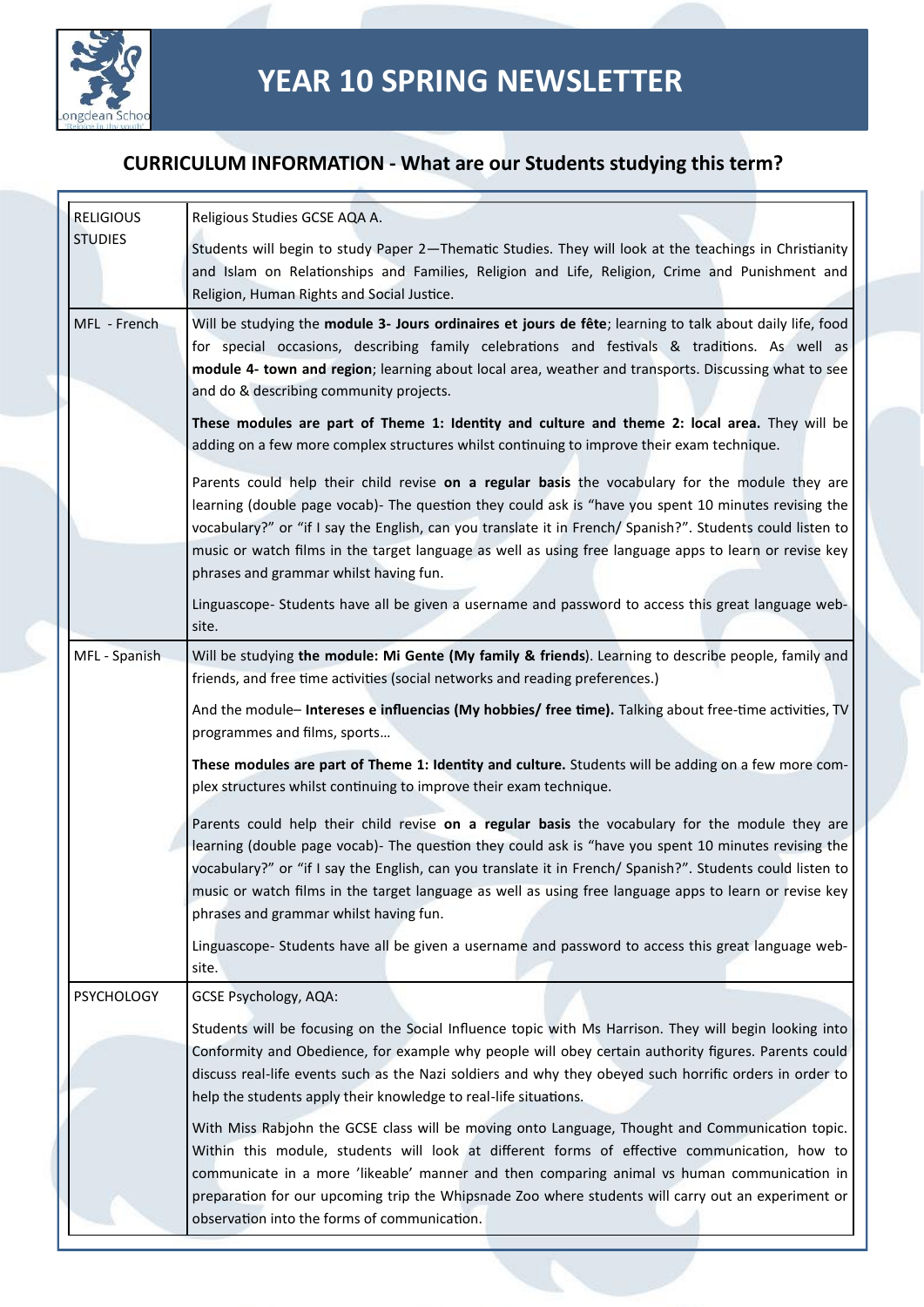

| <b>PSHE</b>                      | In the Spring term, year 10 students will be completing a careers unit. They will carry out research into<br>possible career options that will support them in starting to make decisions for their future. They will<br>also be supported in writing their CVs in preparation for their work experience in the<br>Summer term.                                                                                                                                                                                              |  |
|----------------------------------|------------------------------------------------------------------------------------------------------------------------------------------------------------------------------------------------------------------------------------------------------------------------------------------------------------------------------------------------------------------------------------------------------------------------------------------------------------------------------------------------------------------------------|--|
|                                  |                                                                                                                                                                                                                                                                                                                                                                                                                                                                                                                              |  |
|                                  |                                                                                                                                                                                                                                                                                                                                                                                                                                                                                                                              |  |
| <b>SOCIOLOGY</b>                 | GCSE Sociology, AQA : Focusing on the Crime and Deviance topic. Looking specifically at reasons for<br>people committing crimes and the differences in crime rates among gender, social class, age and eth-<br>nicity. Pupils will also get the opportunity to explore how crime is measured and reported in<br>society, specifically looking at the impact of the media. Pupils will also be looking at the Social<br>Stratification topic, more specifically understanding life chances of individuals in different social |  |
|                                  | classes and ethnicities. Further, pupils will explore the idea of poverty and power and authority in<br>depth.                                                                                                                                                                                                                                                                                                                                                                                                               |  |
|                                  |                                                                                                                                                                                                                                                                                                                                                                                                                                                                                                                              |  |
|                                  |                                                                                                                                                                                                                                                                                                                                                                                                                                                                                                                              |  |
|                                  |                                                                                                                                                                                                                                                                                                                                                                                                                                                                                                                              |  |
|                                  |                                                                                                                                                                                                                                                                                                                                                                                                                                                                                                                              |  |
| <b>PERFORMING</b><br><b>ARTS</b> | Options: Music - Unit 2 - Designing and Creating Podcasts as a Music Product; Completing work for<br>unit 1 - The Music Industry (external exam) in 13th January and beginning work on the sequencing<br>unit (unit 7) and unit 5 (performing).                                                                                                                                                                                                                                                                              |  |
|                                  | Options: Drama - Component 1: exploring different styles of drama through repertoire of live<br>professional performance.                                                                                                                                                                                                                                                                                                                                                                                                    |  |
|                                  | Options: Dance - Component 1: exploring different styles of dance through repertoire of live<br>professional performance.                                                                                                                                                                                                                                                                                                                                                                                                    |  |
|                                  |                                                                                                                                                                                                                                                                                                                                                                                                                                                                                                                              |  |
|                                  |                                                                                                                                                                                                                                                                                                                                                                                                                                                                                                                              |  |
|                                  |                                                                                                                                                                                                                                                                                                                                                                                                                                                                                                                              |  |
|                                  |                                                                                                                                                                                                                                                                                                                                                                                                                                                                                                                              |  |
|                                  |                                                                                                                                                                                                                                                                                                                                                                                                                                                                                                                              |  |
|                                  |                                                                                                                                                                                                                                                                                                                                                                                                                                                                                                                              |  |
|                                  |                                                                                                                                                                                                                                                                                                                                                                                                                                                                                                                              |  |
|                                  |                                                                                                                                                                                                                                                                                                                                                                                                                                                                                                                              |  |